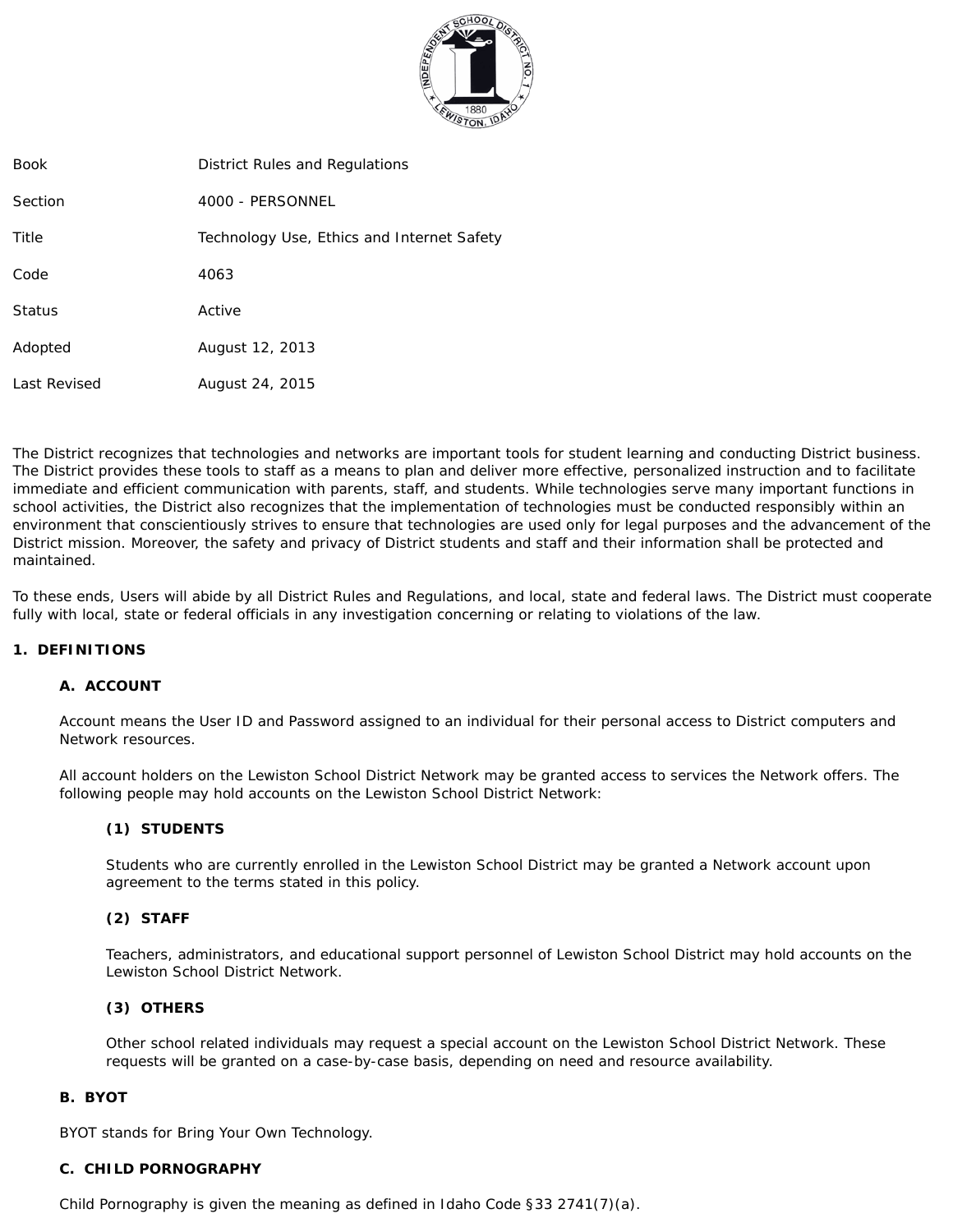### **D. CONTENT**

Content means the words, images, audio, and video that are transmitted, received, or stored on the Network and/or an ECCD.

## **E. DISTRICT NETWORK ADMINISTRATOR**

District Network Administrator means the person(s) responsible for the management of the District's computers and networks.

## **F. ELECTRONIC COMMUNICATION**

Electronic Communication includes any communication facilitated by voice or text-based telecommunication or computing device. It also includes signs, images, texts or data in whole or part stored on or transferred through an electronic communication or computing device, including but not limited to Internet-based social networks, instant messaging, websites, video, text messages, emails and blogs.

# **G. ELECTRONIC COMMUNICATION AND COMPUTING DEVICES (ECCD)**

Electronic Communication and Computing Devices (ECCD) shall include all devices that can take photographs; record, play or edit audio or video data; store, transmit or receive messages or images; or provide a wireless, unfiltered connection to the Internet. Examples of ECCDs include but are not limited to, radios, CD players, iPods, MP3 players, DVD players, handheld game consoles, Personal Digital Assistants (PDAs), cellular telephones, smart phones, laptop computer, tablets, as well as any new technology developed with similar capabilities, pagers and beepers.

### **H. FILTER**

Filter means a specific technology that blocks or filters access to Internet content that is:

- (1) Obscene, as the term is defined in Idaho Code  $\S 33-2741(7)(d)$ ;
- (2) Child Pornography, as defined in Idaho Code §33 2741(7)(a);
- (3) Harmful to Minors as defined in Idaho Code §33-2741(7)(b); or
- (4) Unrelated to the District's educational mission.

### **I. HACKING**

Hacking refers to breaking into computer systems or networks.

## **J. HARMFUL TO MINORS**

Harmful to Minors means any words, visual depiction, or other Internet resource/s that:

(1) Taken as a whole and with respect to minors, appeals to a prurient interest in nudity, sex, or excretion; (2) Depicts, describes, or represents, in a patently offensive way with respect to what is suitable for minors, an actual or simulated sexual act or sexual contact, actual or simulated normal or perverted sexual acts, or a lewd exhibition of the genitals;

(3) Depicts or describes violence, construction of weapons, or other activities that present a danger to self or others; or

(4) Taken as a whole, lacks meaningful literary, artistic, political, educational or scientific value as to minors.

#### **K. IMPROPER OR INAPPROPRIATE COMMUNICATIONS**

Improper and Inappropriate Communications are any communication, regardless of who initiates, between a user and another party (student, parent, employee, other) that may be viewed as offensive, derogatory, sexual, threatening, harassing, discriminatory, simple fraternization, or suggestive in nature.

## **L. NETWORK**

Network means the Lewiston School District Network, including, but not limited to, the hardware, software, and the infrastructure, wired or wireless, and protocols that connect all of the above for the purpose of communication and data sharing and storage. The Network serves as the connection to the Internet.

#### **M. PARENT**

Parent means a parent, guardian, or person having legal custody of a child. If the student is eighteen (18) years of age or older the procedures for the parent in this regulation may be exercised by the student.

#### **N. PROXY**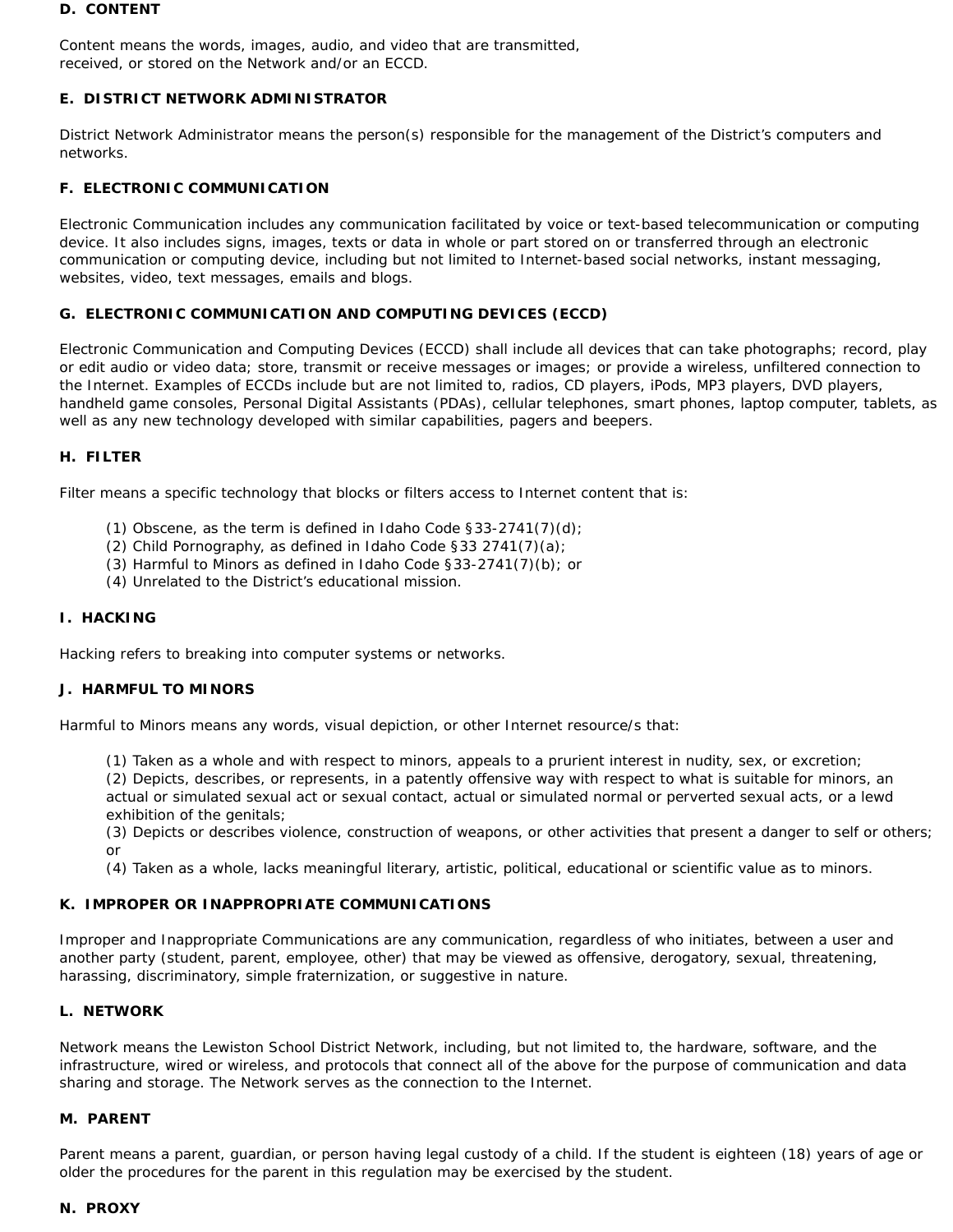Proxy means any resource that can be accessed to bypass the District's Internet filters.

### **O. SOCIAL NETWORKS**

Social Networks are platforms that facilitate the building of social relations among people who, for example, share interests, activities, backgrounds, or real-life connections.

### **P. TECHNOLOGY**

Technology means tools utilized as a means for teaching, learning, and communication.

### **Q. USER**

User means any individual who uses, logs in, attempts to use, or attempts to log into the Network (by direct connection or across one or more wired or wireless networks) or who attempts to connect to or traverse the Network or who uses District hardware or software.

### **2. SUPERVISION**

It shall be the responsibility of all staff members when working with students on computing devices to educate, supervise and monitor appropriate usage of the online computer network and access to the Internet in accordance with Rules and Regulations and CIPA (Children's Internet Protection Act).

The District will educate minors about digital citizenship concepts including: appropriate online behavior, including interacting with other individuals on social networking websites and in chat rooms, and cyberbullying awareness and response to meet the requirements of Idaho Code §33-131.d and CIPA.

### **3. PRIVILEGES, RIGHTS, AND RESPONSIBILITIES**

### **A. PERSONAL PRIVACY AND INFORMATION SECURITY**

(1) All members of the Lewiston School District Network have the right to privacy in their email and files saved within their account. However, if a User is believed to be in violation of the guidelines stated in this policy or there is a legal request made, an administrator or teacher may gain access to account content. Teachers and administrators may periodically make requests to study or view content, but confidentiality is ensured in such circumstances. When content is viewed, the User will be notified of the access.

(2) Any network or Internet communication must adhere to FERPA requirements and Rules and Regulations.

(3) Teacher and other staff names may be posted on all school or District rosters and may include at-work contact information as well as links to that instructor's published web content.

(4) A student shall immediately report to school authorities any invitation for personal contact or any message that the student feels is inappropriate or makes him/her feel uncomfortable.

(5) To the greatest extent possible, Users of the Lewiston School District Network will be protected from harassment or unwanted or unsolicited contact. Any User who receives threatening or unwelcome communications should bring them to the attention of an administrator or teacher. Users must, however, be aware that there are many services available on the Internet that could potentially be offensive to certain groups of users. The designers of the Lewiston School District Network cannot eliminate access to all such services, nor could they even begin to identify them. Thus, individual Users must take responsibility for their own actions in navigating the Network.

## **B. FILTERING, INAPPROPRIATE CONTENT AND INAPPROPRIATE USAGE**

(1) The Lewiston School District shall maintain a filter system and other technology measures that attempt to block a User's access to Internet material that is obscene, pornographic, inappropriate (including non-age appropriate), or potentially harmful to minors, is not related to District business, or otherwise violates any District regulations.

(2) Users shall not make any attempt to bypass the District's content filters for any reason even if the intended use is not against District regulations.

(3) Users shall not intentionally access any website or other resource that depicts content that is meant to be filtered in 4063.3.B.1. If a User mistakenly accesses inappropriate content, he/she should immediately tell a teacher, an administrator, or contact the Network Office. This will protect the User against a claim of intentional violation of this regulation and allow the District to add filtering for the inappropriate content.

(4) Users shall not use the Network to engage in any conduct that violates District Rules and Regulations or the law.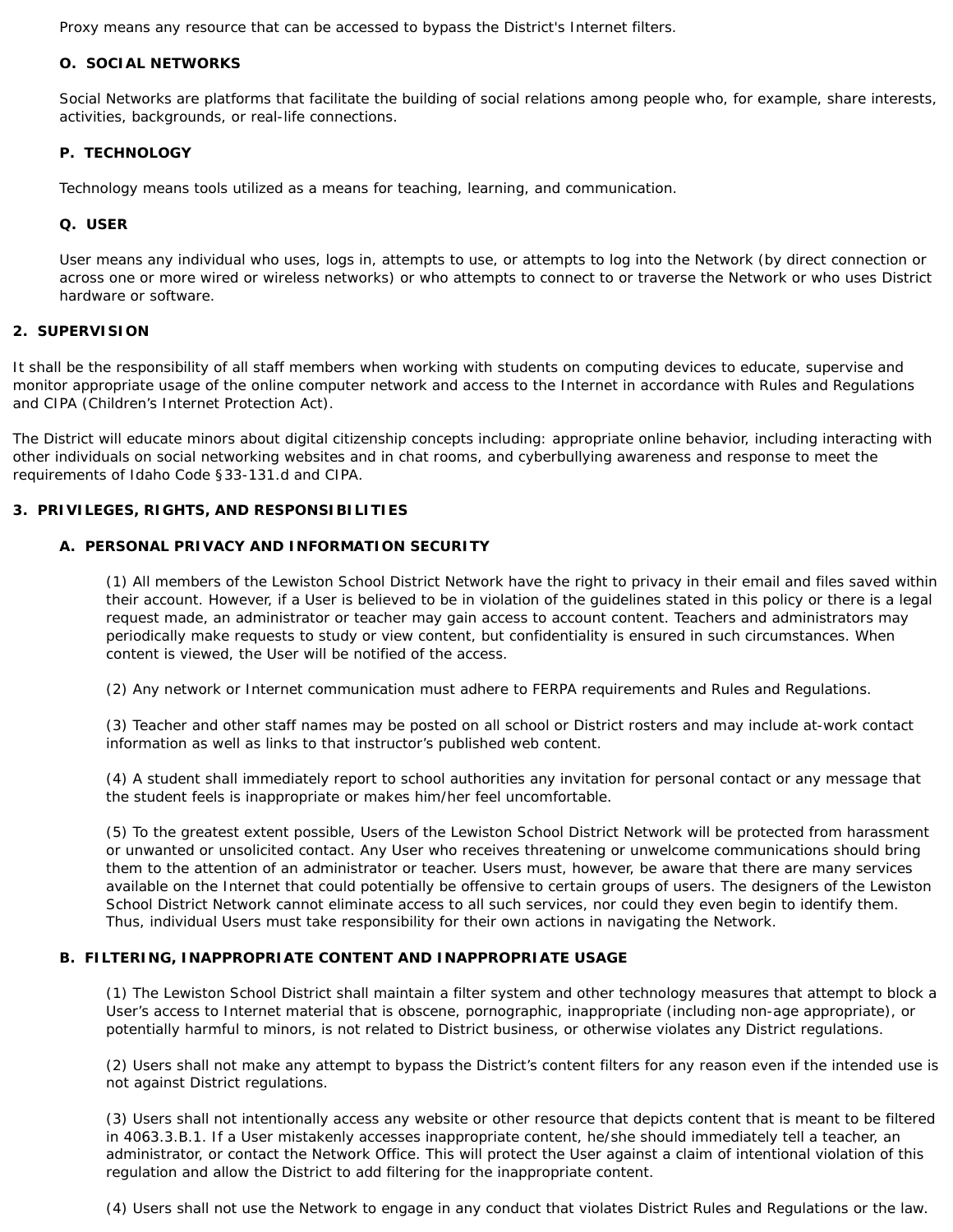Examples of prohibited activities include, but are not limited to, soliciting or arranging for sale or the purchase of drugs, alcohol, or weapons, engaging in criminal gang activity, threatening the safety of a person, cyber bullying, sexting or harassing another person.

(5) Users shall not transmit or receive any content that is in violation of any federal or state law. This includes, but is not limited to, student or other confidential information, copyrighted materials, threatening or obscene content and computer viruses. Use of school computers and other school-owned technology related services for sending, receiving, viewing or downloading content that are deemed to be harmful to minors, as defined by Idaho Code §18-1514, is prohibited. Users should not make any statements or forward information that could be perceived to be disruptive to the educational process, harmful to a student, or in violation of FERPA or other confidentiality requirements.

(6) Users shall not use the Network for personal commercial purposes to offer, provide, or purchase products or services or otherwise conduct a business enterprise.

(7) Users shall not use the Network for political activity, to assist candidates for election, or to support or oppose any ballot measure.

(8) Users shall not use the Network to promote or be hostile toward religious beliefs or non-beliefs.

(9) Users are prohibited from accessing an unauthorized account.

(10) Staff in receipt of District issued ECCD are responsible for the safekeeping of the equipment and for responsible use. District issued devices are intended for District related use and are to be used in a manner that does not disrupt the workplace, instruction, school sponsored programs, meetings or other events.

(11) Staff may carry and utilize personally owned communication devices ECCD. These devices should not be used during normal duty times to send/receive messages of a personal nature. They may be used during normal break times, lunch times, and preparation times. Personal communication devices should not create a disruption to the workspace, instruction, school sponsored programs, meetings or other events.

## **C. NETWORK SECURITY**

Any use of the Network that adversely affects its operation in pursuit of teaching and learning or jeopardizes its use or performance for other Lewiston School District Network Users is prohibited, and may result in the loss of Network privileges.

(1) Lewiston School District Network Users may be provided individual password protected accounts to provide an additional layer of personal security. Account holders are responsible for their own individual account and must take all reasonable precautions to prevent others from being able to use their account.

(2) Users shall not attempt to gain unauthorized access to the Network, or any other computer system, or go beyond their authorized access by entering another person's account password, accessing another person's files, or hacking into any account. Any attempt to alter data, the configuration of a computer or the files of another User without appropriate authorization will be considered an act of vandalism.

(3) Users shall not disrupt or attempt to disrupt the Network or any other computer system or destroy data by spreading computer viruses or by any other means.

(4) Users shall not take actions that place an excessive load on the system as to restrict or inhibit other Users from using the Network or impacting the efficiency of the Network.

(5) Users are responsible for securing technology resources when not in use to ensure privacy, compliance with CIPA, and restrict unauthorized access.

(6) Users shall not disable or otherwise interfere with or modify the virus scanning, security or Network settings of any District equipment.

(7) Network Users shall immediately notify a teacher, administrator, building lab technician or the Network Office upon discovery of a possible security problem. Users are not authorized to look for security problems without specific direction from the Network Office, as this may be construed as an illegal attempt to gain access.

(8) Software loaded on District hardware must be appropriately licensed, aligned with curriculum and instruction, and compatible with the District Network. All software is to be installed and configured by building designees or District Network Administrators. Student Users shall not attempt to install any software regardless of the applicability of the software's license terms.

## **D. PRESERVING RESOURCE LIMITS**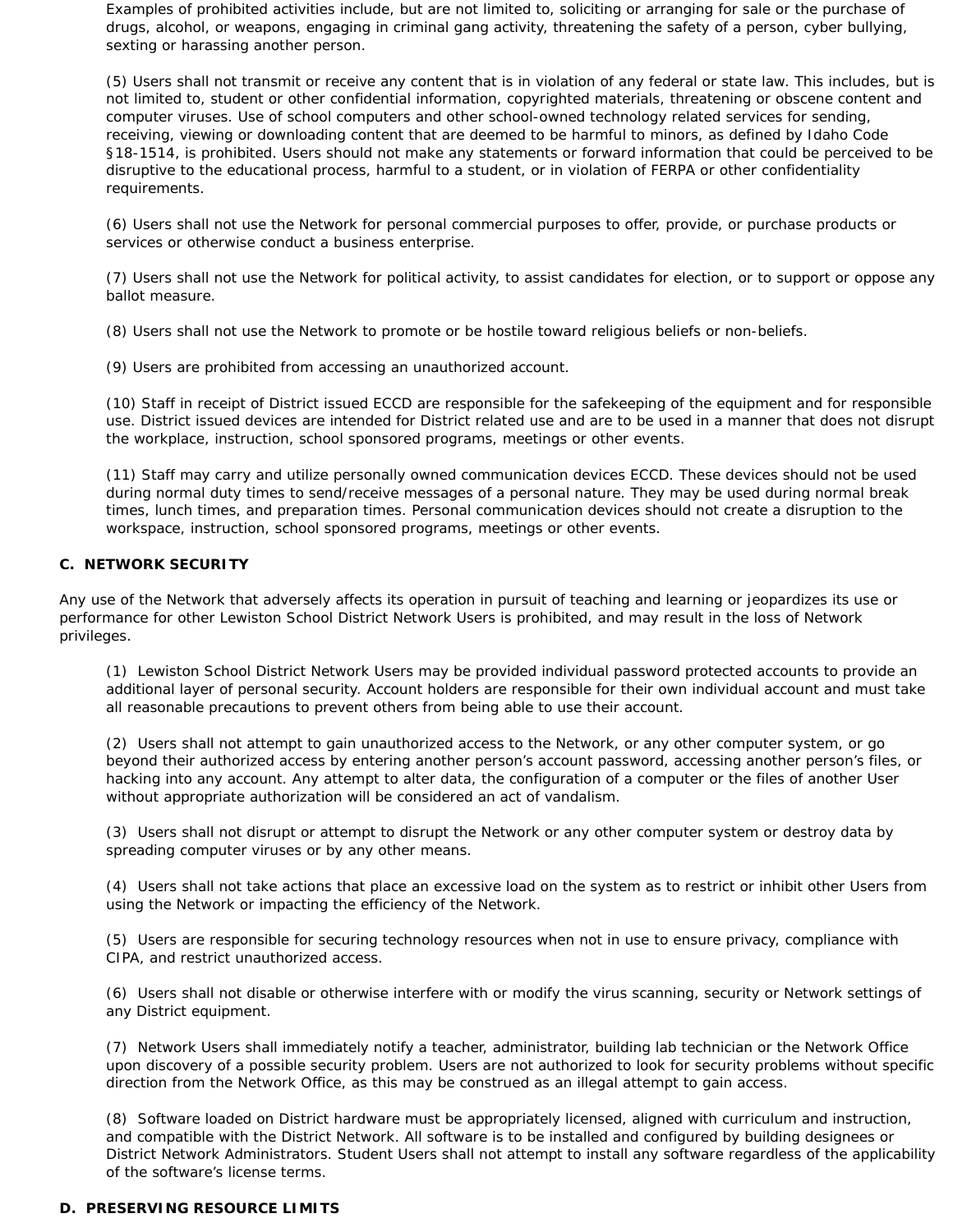The Lewiston School District intends to maintain adequate file system and bandwidth capacity to conduct legitimate educational activities as well as all appropriate District business. In order to protect the availability of this capacity:

(1) Users should not download or store content on any District workstation or server that is not directly related to educational or other District business.

(2) Users should not store any other content in their personal or shared folders that is not related to school business.

(3) Users should archive or delete content from their personal or shared storage space that is not currently necessary or actively being utilized.

(4) Users shall not send chain letters or unnecessary messages to a large number of people.

(5) Users should check e-mail frequently and delete unwanted messages promptly.

### **E. INTERNET ACCESS AND PUBLISHING**

Technology used appropriately, can benefit society in many ways, including in education. However, such tools must be used responsibly and appropriately within the educational context and setting so as to not distract from learning and to protect students from inappropriate content. In recognition of both the powerful educational purpose that social media can serve, and the necessity of certain restrictions, this section is designed to foster the responsible and appropriate use of technologies in the Lewiston School District.

All Users of the Lewiston School District Network will be granted free access to their approved level of Network services. Exploration of the Internet is encouraged relative to the purposes of the Lewiston School District.

The Network must be a free and open forum for expression, including all viewpoints within the role and mission of the Lewiston School District. It is not the responsibility of the Network Administrators to place official sanctions upon the expression of personal opinion on the Network.

(1) Staff Users may link to appropriate external educational or pertinent resources of any kind. It is the responsibility of all staff posting web content to verify that all linked content is appropriate.

(2) Staff Users may be provided access to and use social networking services if the purpose of such activity is to enhance instruction. School offices and District departments may use external social media sites to improve community outreach and accessibility. Supervisors will be advised of such use.

(3) Staff Users are prohibited from discussing student information protected by FERPA on any social networking site.

(4) Users who choose to use non-District resources are responsible for the upkeep and maintenance of such resources.

(5) Student Users may be provided access to and use social networking services if the purpose of such activity is to enhance instruction and learning. Students under the age of 13 must have parent or guardian permission.

(6) Users are personally responsible for any content that they publish online, whether in a blog, a posted picture or video, or any other form of posting or publishing. Pictures of individuals must not include information sufficient for personal contact by electronic means, mail, telephone, or in person. While the Lewiston School District reserves the right to edit such material to an age appropriate level, the Lewiston School District is not responsible for the content of any post or publication.

(7) Students may use ECCDs and the Network only for prescribed instructional functions.

(8) Users may subscribe only to discussion groups or mail lists that are relevant to their job, education or career development. For students, these will be determined by teacher(s), counselor(s), and/or school administrator(s).

#### **F. CONSEQUENCES**

(1) Conduct that is in conflict with the responsibilities outlined in this policy will be subject to loss of Network privileges and/or result in disciplinary action. The Network System Administrator or designee will report inappropriate Network usage behaviors to the supervisor if the employee does not work in a school building; otherwise the report shall be made to the building principal or designee who will take appropriate disciplinary action. Violations may result in a loss of access to the Network and/or disciplinary action.

(2) The User in whose name a system account or technology resource is issued is responsible at all times for its appropriate use. Noncompliance with the guidelines published may result in suspension or termination of technology